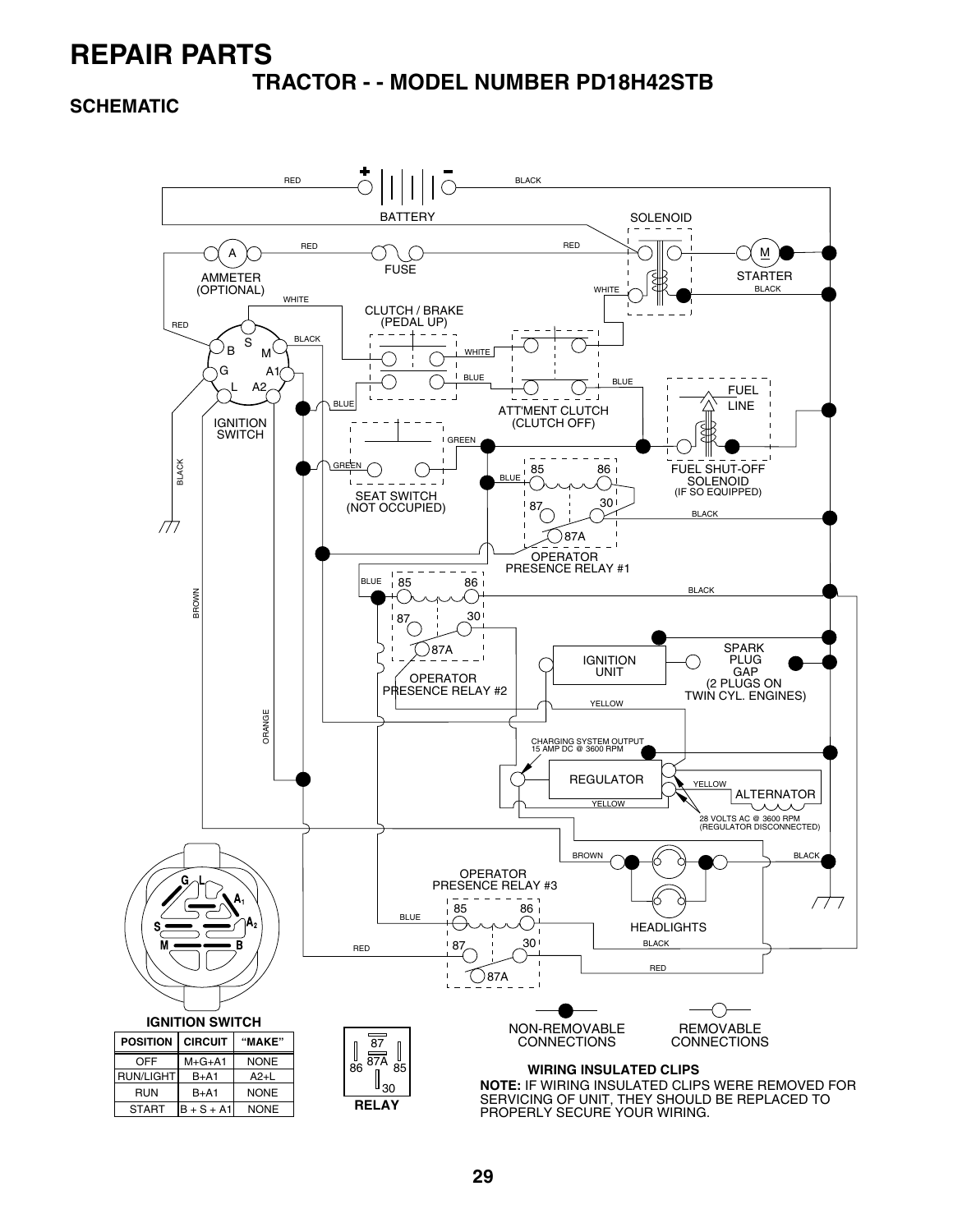**TRACTOR - - MODEL NUMBER PD18H42STB ELECTRICAL**

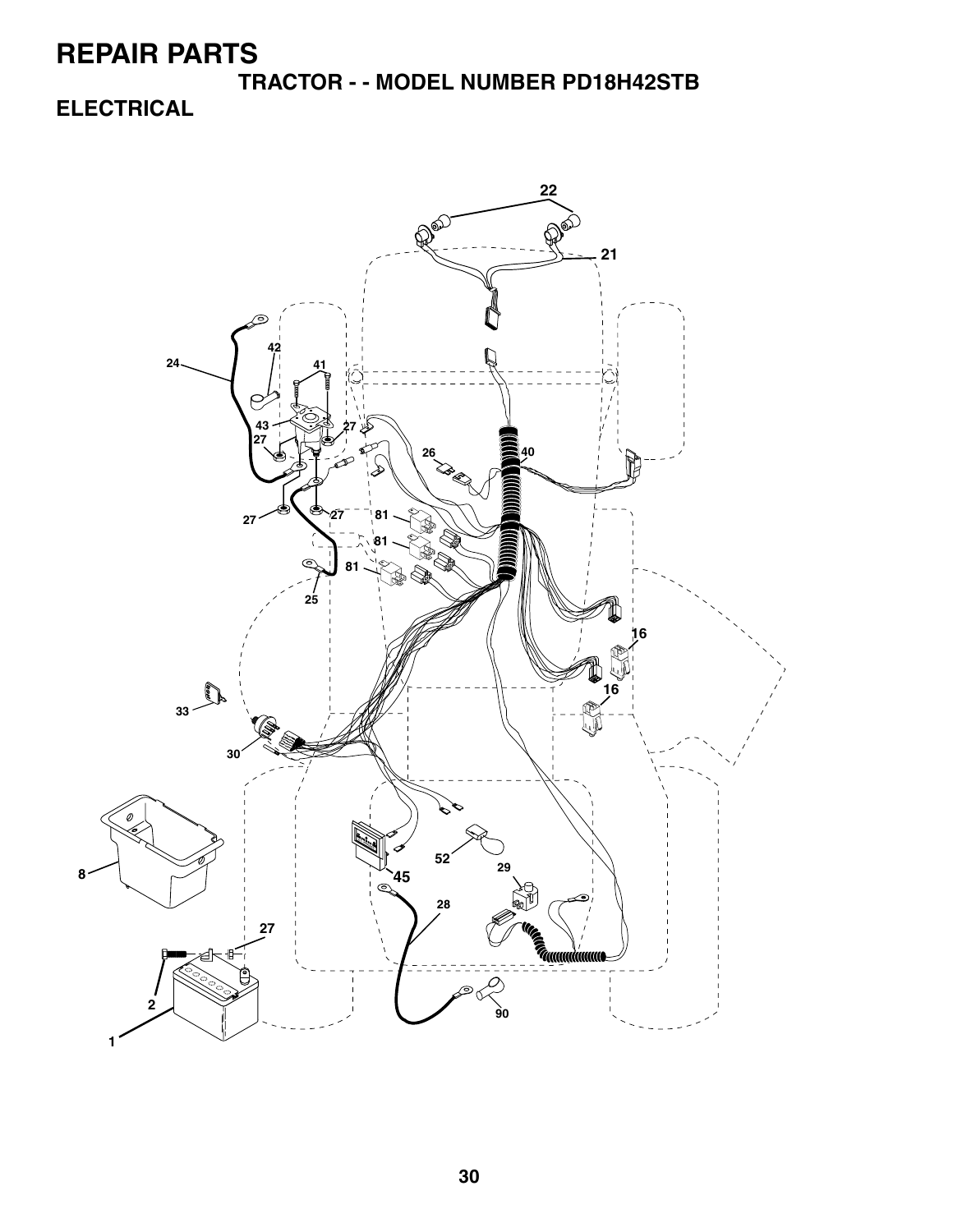#### **TRACTOR - - MODEL NUMBER PD18H42STB**

### **ELECTRICAL**

| <b>KEY</b><br>NO. | <b>PART</b><br>NO. | <b>DESCRIPTION</b>                                     |
|-------------------|--------------------|--------------------------------------------------------|
| 1<br>2            | 163465<br>74760412 | Battery 12 Volt 25 Amp<br>Bolt Hex Hd 1/4-20 Unc x 3/4 |
| 8                 | 176689             | <b>Box Battery</b>                                     |
| 16                | 176137             | Switch Interlock                                       |
| 21 —              | 183759             | Harness Asm Light W/4152J                              |
| 22                | 4152J              | Bulb Light #1156                                       |
| 24                | 4799J              | Cable Battery 6 Ga 11"red                              |
| 25                | 146147             | Cable Battery 6 Ga w/16 wire, red<br>Fuse 20 AMP       |
| 26<br>27 —        | 175158<br>73510400 | Nut Keps Hex 1/4-20 Unc                                |
| 28                | 4207J              | Cable Ground 6 Ga 12" black                            |
| 29 —              | 160784             | Switch Plunger                                         |
| 30                | 175566             | Switch Ign                                             |
| 33 —              | 140401             | Key Ign                                                |
| 40                | 179722             | Harness Ign                                            |
|                   | 41 71110408        | Bolt Blk Fin Hex 1/4-20 x 1/2                          |
| 42<br>43 —        | 131563<br>178861   | <b>Cover Terminal Red</b><br>Solenoid                  |
| 45 —              | 122822X            | Ammeter                                                |
| 52                | 141940             | <b>Protection Wire Loop</b>                            |
| 81 —              | 109748X            | Relay Asm.                                             |
| 90                | 180449             | <b>Cover Terminal</b>                                  |
|                   |                    |                                                        |

**NOTE:** All component dimensions give in U.S. inches 1 inch =  $25.4$  mm.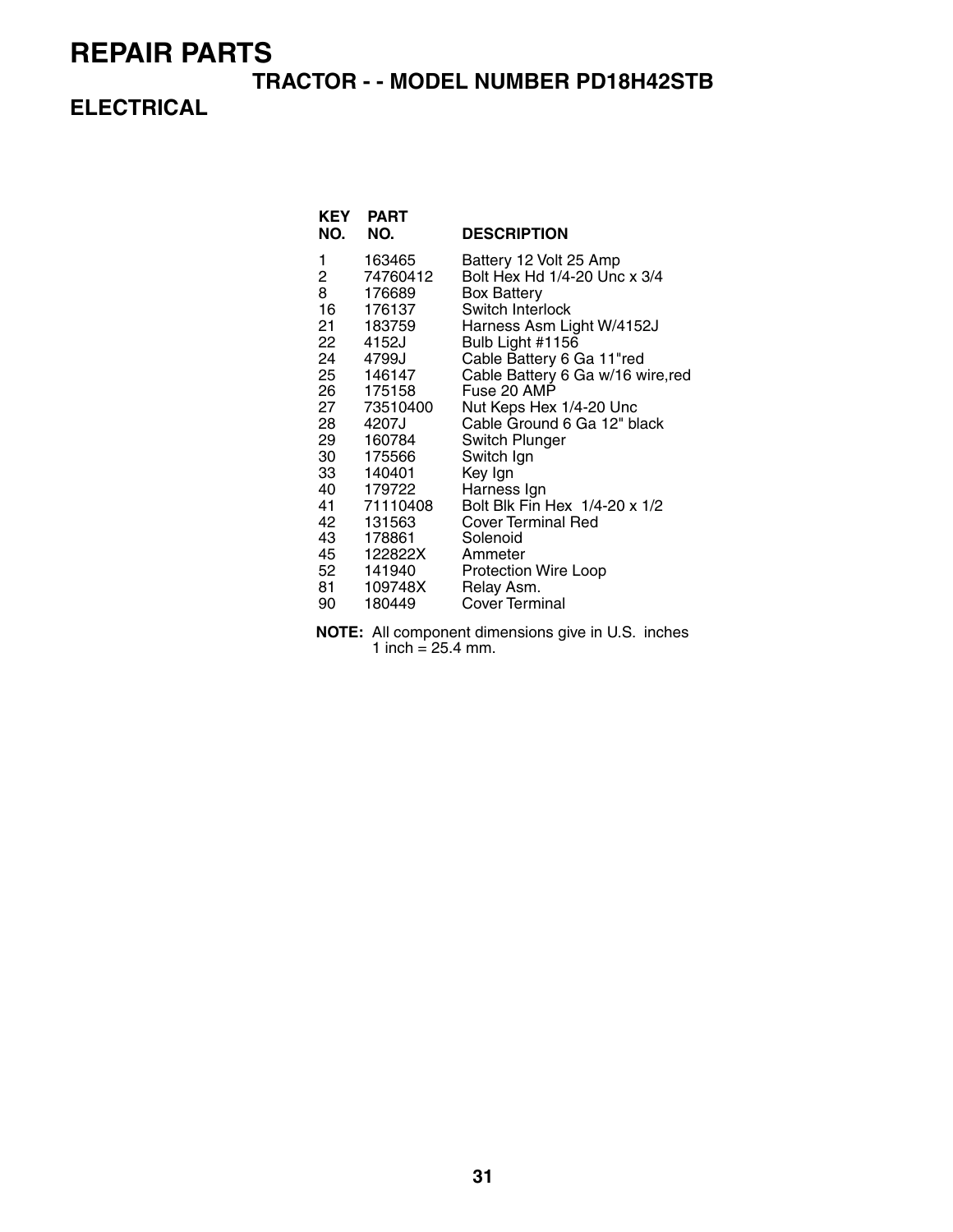**TRACTOR - - MODEL NUMBER PD18H42STB CHASSIS AND ENCLOSURES**

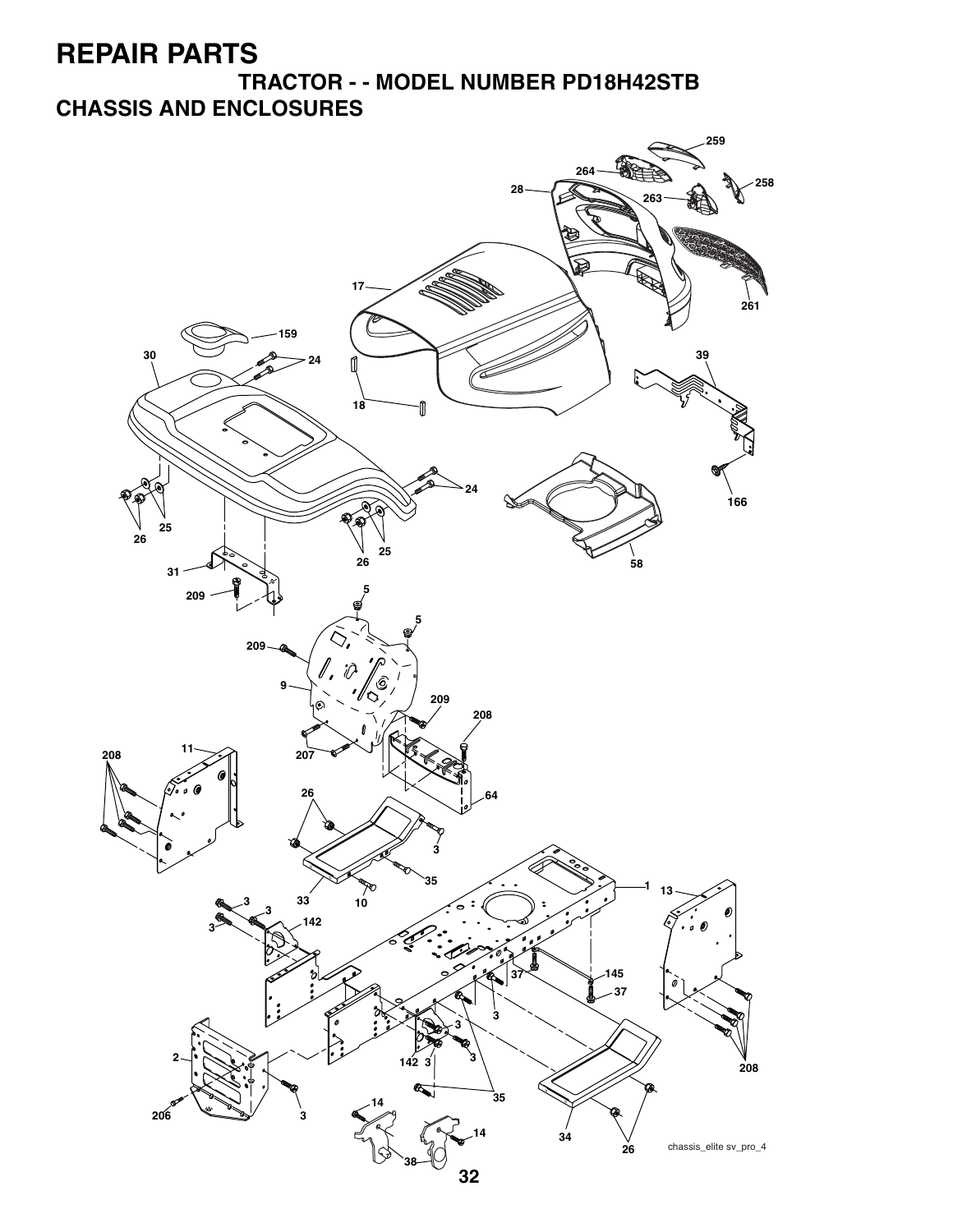### **TRACTOR - - MODEL NUMBER PD18H42STB CHASSIS AND ENCLOSURES**

| <b>KEY</b><br>NO.                      | <b>PART</b><br>NO.                                                                                        | <b>DESCRIPTION</b>                                                                                                                     |
|----------------------------------------|-----------------------------------------------------------------------------------------------------------|----------------------------------------------------------------------------------------------------------------------------------------|
| 1                                      | 174619                                                                                                    | Chassis                                                                                                                                |
| $\overline{\mathbf{c}}$                | 176554                                                                                                    | Drawbar                                                                                                                                |
| 3                                      | 17060612                                                                                                  | Screw 3/8-16 x 3/4                                                                                                                     |
| 5                                      | 155272                                                                                                    | Bumper Hood/Dash                                                                                                                       |
| 9                                      | 168337X012                                                                                                | Dash                                                                                                                                   |
| 10                                     | 72140608                                                                                                  | Bolt RdHd Sqnk. 3/8-16 Unc x 1                                                                                                         |
| 11                                     | 174996                                                                                                    | Panel Asm. Dash Lh                                                                                                                     |
| 12                                     | 145660                                                                                                    | Clip Tinnerman Grile P/L                                                                                                               |
| 13                                     | 175255                                                                                                    | Panel Dash Rh                                                                                                                          |
| 14                                     | 17490608                                                                                                  | Screw Thdrol 3/8-16 x 1/2                                                                                                              |
| 17                                     | 183393X428                                                                                                | Hood                                                                                                                                   |
| 18                                     | 126938X                                                                                                   | <b>Bumper Hood</b>                                                                                                                     |
| 24                                     | 74780616                                                                                                  | Bolt Fin Hex 3/8-16 Unc x 1 Gr. 5                                                                                                      |
| 25                                     | 19131312                                                                                                  | Washer 13/32 x 13/16 x 12 Ga.                                                                                                          |
| 26<br>28<br>30<br>31<br>33<br>34<br>35 | 73800600<br>183828<br>169470X428 Fender Asm<br>136619<br>179716X428<br>179717X428 Footrest RH<br>72110606 | Nut Lock Hex w/Insert 3/8-16 Unc<br>Grill/Lens Asm<br><b>Bracket Fender</b><br><b>Footrest LH</b><br>Bolt RdHd Sht. Sqnk. 3/8-16 x 3/4 |
| 37                                     | 17490508                                                                                                  | Screw Thdrol 5/16-18 x 1/2 Tyt                                                                                                         |
| 38                                     | 175710                                                                                                    | Bracket Asm. Pivot Mower Rear                                                                                                          |
| 39                                     | 174714                                                                                                    | <b>Bracket Pivot</b>                                                                                                                   |
| 58                                     | 185949                                                                                                    | Air Duct                                                                                                                               |
| 64                                     | 154798                                                                                                    | Dash Lower                                                                                                                             |
| 142                                    | 175702                                                                                                    | <b>Plate Reinforcement</b>                                                                                                             |
| 145                                    | 156524                                                                                                    | Rod Pivot Chassis/Hood                                                                                                                 |
| 159                                    | 169473X428                                                                                                | Cupholder                                                                                                                              |
| 166                                    | 171875                                                                                                    | Screw #13-16 x 3/4                                                                                                                     |
| 206                                    | 170165                                                                                                    | Bolt shoulder 5/16-18                                                                                                                  |
| 207                                    | 17670508                                                                                                  | Screw Thdrol 5/16-18 x 1/2                                                                                                             |
| 208                                    | 17670608                                                                                                  | Screw Thdrol 3/8-16 x 1/2                                                                                                              |
| 209                                    | 17000612                                                                                                  | Screw 3/8-16 x 3/4                                                                                                                     |
| 258                                    | 183835X599                                                                                                | Lens Grille RH                                                                                                                         |
| 259<br>261<br>263<br>264<br>- -        | 183829X428 Insert Grille<br>183832<br>183833<br>5479J                                                     |                                                                                                                                        |

**NOTE:** All component dimensions given in U.S. inches 1 inch  $= 25.4$  mm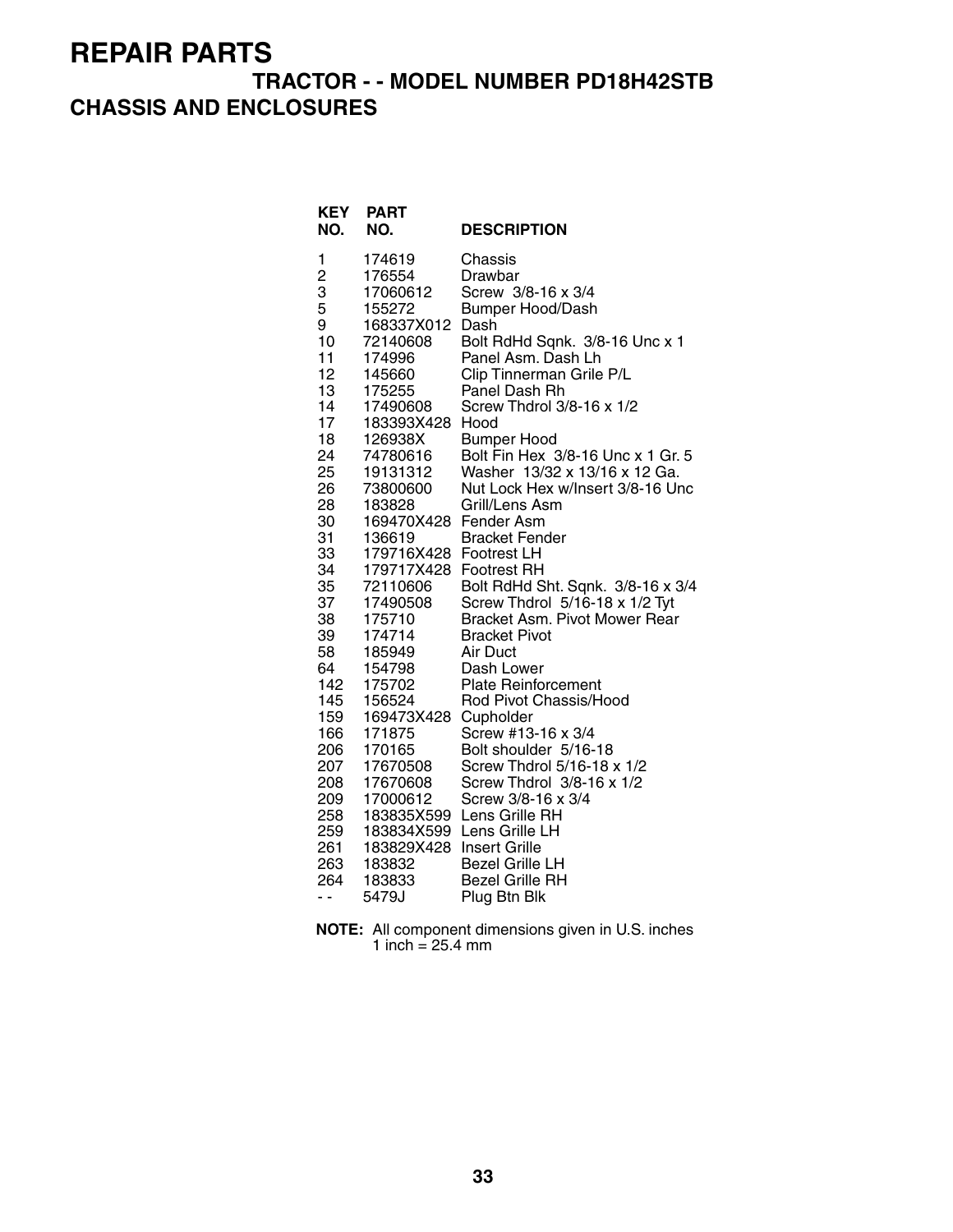**TRACTOR - - MODEL NUMBER PD18H42STB**

### **DRIVE**

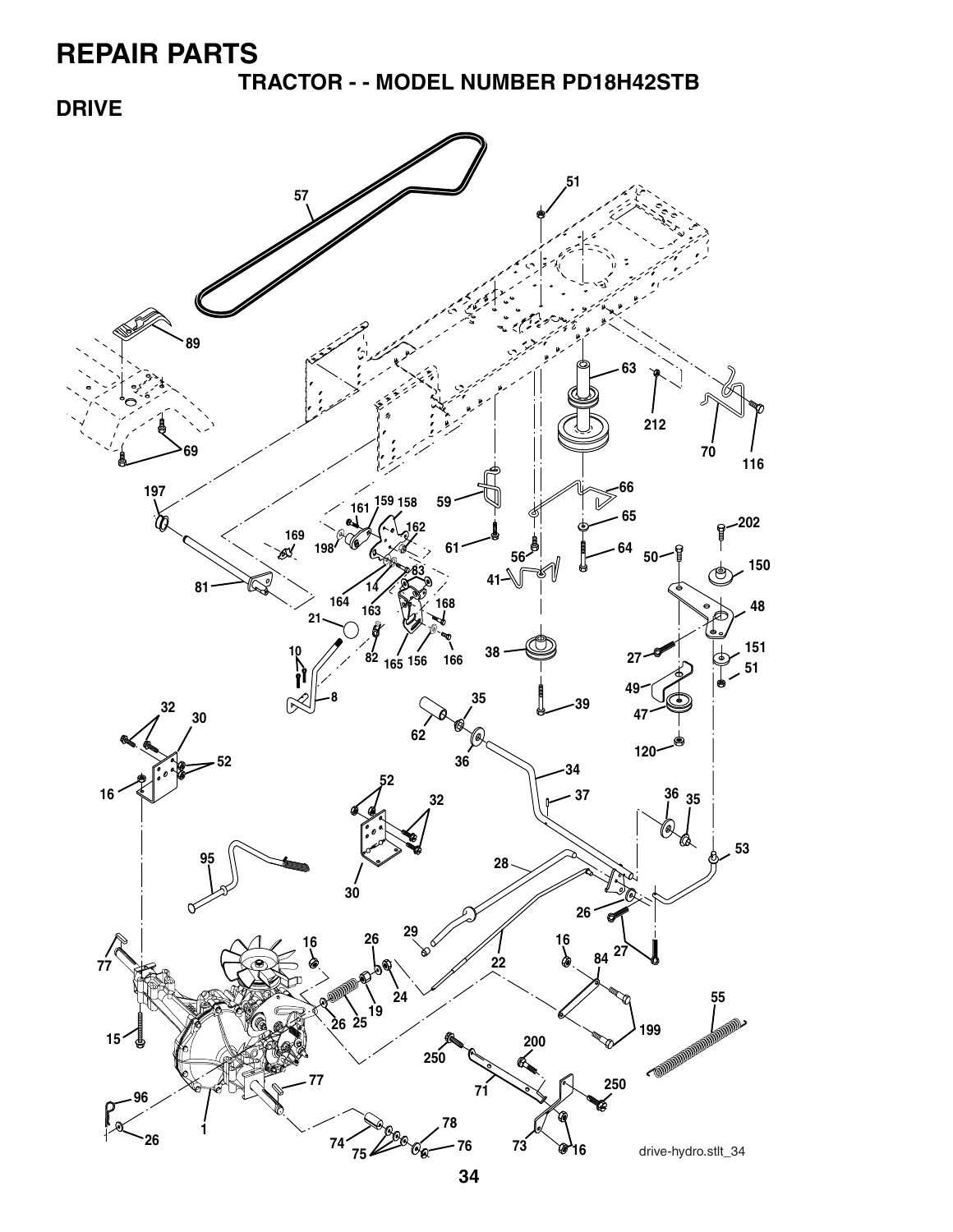#### **TRACTOR - - MODEL NUMBER PD18H42STB**

#### **DRIVE**

| <b>KEY</b><br>NO.                                                                                                                                                                                                  | <b>PART</b><br>NO.                                                                                                                                                                                                                                                                                                                                                                                 | <b>DESCRIPTION</b>                                                                                                                                                                                                                                                                                                                                                                                                                                                                                                                                                                                                                                                                                                                                                                                                                                                                        | <b>KEY</b><br>NO.                                                                                                                                                                                                                               | <b>PART</b><br>NO.                                                                                                                                                                                                                                                                                                                                                                            | <b>DESCRIPTION</b>                                                                                                                                                                                                                                                                                                                                                                                                                                                                                                                                                                                                                                                                                                                                                                                                                                                                                                                                                                                                      |
|--------------------------------------------------------------------------------------------------------------------------------------------------------------------------------------------------------------------|----------------------------------------------------------------------------------------------------------------------------------------------------------------------------------------------------------------------------------------------------------------------------------------------------------------------------------------------------------------------------------------------------|-------------------------------------------------------------------------------------------------------------------------------------------------------------------------------------------------------------------------------------------------------------------------------------------------------------------------------------------------------------------------------------------------------------------------------------------------------------------------------------------------------------------------------------------------------------------------------------------------------------------------------------------------------------------------------------------------------------------------------------------------------------------------------------------------------------------------------------------------------------------------------------------|-------------------------------------------------------------------------------------------------------------------------------------------------------------------------------------------------------------------------------------------------|-----------------------------------------------------------------------------------------------------------------------------------------------------------------------------------------------------------------------------------------------------------------------------------------------------------------------------------------------------------------------------------------------|-------------------------------------------------------------------------------------------------------------------------------------------------------------------------------------------------------------------------------------------------------------------------------------------------------------------------------------------------------------------------------------------------------------------------------------------------------------------------------------------------------------------------------------------------------------------------------------------------------------------------------------------------------------------------------------------------------------------------------------------------------------------------------------------------------------------------------------------------------------------------------------------------------------------------------------------------------------------------------------------------------------------------|
| 1<br>8<br>10<br>14<br>15<br>16<br>19<br>21<br>22<br>24<br>25<br>26<br>27<br>28<br>29<br>30<br>32<br>34<br>35<br>36<br>37<br>38<br>39<br>41<br>47<br>48<br>49<br>50<br>51<br>52<br>53<br>55<br>56<br>57<br>59<br>61 | .<br>165619<br>76020416<br>10040400<br>74490544<br>73800500<br>73800600<br>140845<br>169498<br>73350600<br>106888X<br>19131316<br>76020412<br>175765<br>71673<br>169592<br>74760512<br>175578<br>120183X<br>19211616<br>1572H<br>179114<br>74760648<br>175556<br>127783<br>154407<br>123205X<br>72110612<br>73680600<br>73680500<br>105710X<br>105709X<br>17060620<br>140294<br>169691<br>17120614 | Transaxle Hydro Gear Model 314-<br>0510 (Order parts from the trans-<br>axle manufacturer)<br>Rod, Shift<br>Pin, Cotter 1/8 x 1<br>Washer Lock 1/4<br>Bolt Hex Fighd 5/16-18 Gr. 5<br>Nut, Lock Hex w/Ins 5/16-18 Unc<br>Nut, Lock Hex w/Wsh 3/8-16 Unc<br>Knob<br>Rod, Brake<br>Nut<br>Spring, Rod, Brake<br>Washer 13/32 x 13/16 x 16 Ga.<br>Pin, Cotter 1/8 x 3/4<br>Rod, Parking Brake<br>Cap, Parking Brake<br>Bracket, Transmission<br>Bolt Hex 5/16-18 Unc x 3/4<br>Shaft, Foot Pedal<br>Bearing, Nylon<br>Washer<br>Pin, Roll<br>Pulley, Idler, Composite<br><b>Bolt</b><br>Keeper, Belt, Idler<br>Pulley, Idler, V-Belt<br><b>Bellcrank Clutch Grnd Drustl</b><br>Retainer, Belt<br>Bolt 3/8-16 x 1-1/2 Gr. 5<br>Nut<br>Nut Crownlock 5/16-28<br>Link, Clutch<br>Spring, Return, Clutch<br>Screw 3/8-16 x 1-1/4<br>V-Belt, Drive<br>Keeper, Belt, Center<br>Screw, 3/8-16 x .875 | 69<br>70<br>71<br>73<br>74<br>75<br>76<br>77<br>78<br>81<br>82<br>83<br>84<br>89<br>95<br>96<br>116<br>120<br>150<br>151<br>156<br>158<br>159<br>161<br>162<br>163<br>164<br>165<br>166<br>168<br>169<br>197<br>198<br>199<br>200<br>202<br>212 | 142432<br>134683<br>169183<br>169182<br>137057<br>121749X<br>12000001<br>123583X<br>121748X<br>165596<br>123782X<br>19171216<br>169594<br>170201<br>4497H<br>72140608<br>73900600<br>175456<br>19133210<br>166002<br>165589<br>183900<br>72140406<br>73680400<br>74780416<br>19091010<br>165623<br>166880<br>165492<br>165580<br>169613<br>169593<br>169612<br>72140508<br>72110614<br>145212 | Screw Hex Wsh Hi-Lo 1/4-1/2 Unc<br>Guide, Belt, Mower Drive RH<br>Strap, Torque, Lh<br>Strap, Torque, Rh<br>Spacer, Axle<br>Washer 25/32 x 1-1/4 x 16 Ga.<br>Ring, E<br>Key, Square<br>Washer 25/32 x 1-5/8 x 16 Ga.<br><b>Shaft Asm Cross</b><br>Spring, Torsion<br>Washer 17/32 x 3/4 x 16 Ga.<br>Link Transaxle<br>169373X428 Console, Shift<br>Control Asm Bypass Hydro<br>Spring, Retainer 1"<br>Bolt 3/8-16 x 1<br>Bolt Hex 3/8-16 x 1-1/2<br><b>Spacer Retainer</b><br>Washer 13/32 x 2 x 10<br>Washer 5/16 x 1.0 x 1.25<br><b>Bracket Shift Mount</b><br><b>Hub Shift</b><br><b>Bolt Rdhd Sqnk</b><br>1/4-20 x 3/4 Gr. 5<br>Nut Crownlock 1/4-20 Unc<br>Bolt Hex Fin 1/4-20 x 1<br>Washer 5/8 x .281 x 10 Ga.<br><b>Bracket Pivot Lever</b><br>Screw 5/16 x 1.0 x .125<br>Bolt Shoulder 5/16-18 x .561<br>Plate Fastening LT<br>Nyliner Snap-in 5/8" ID<br>Washer Nyl 7/8ID x .105"HYD<br>Bolt Shoulder 5/16-18 Unc<br>Bolt Rdhd Sqnk 5/16-18 Unc x 1<br>Bolt Car SH 3/8-16 x 1-1/2 Gr 5<br>Nut Hex Flange Lock |
| 62<br>63<br>64<br>65<br>66                                                                                                                                                                                         | 8883R<br>175410<br>173937<br>10040700<br>154778                                                                                                                                                                                                                                                                                                                                                    | Cover, Pedal<br>Pulley, Engine<br>Bolt Hex 7/16-20 x 4 x Gr. 5<br>Washer<br>Keeper, Belt Engine Hydro                                                                                                                                                                                                                                                                                                                                                                                                                                                                                                                                                                                                                                                                                                                                                                                     | 250                                                                                                                                                                                                                                             | 17060612<br>1 inch = $25.4 \text{ mm}$                                                                                                                                                                                                                                                                                                                                                        | Screw 3/8-16 x .75<br>NOTE: All component dimensions given in U.S. inches                                                                                                                                                                                                                                                                                                                                                                                                                                                                                                                                                                                                                                                                                                                                                                                                                                                                                                                                               |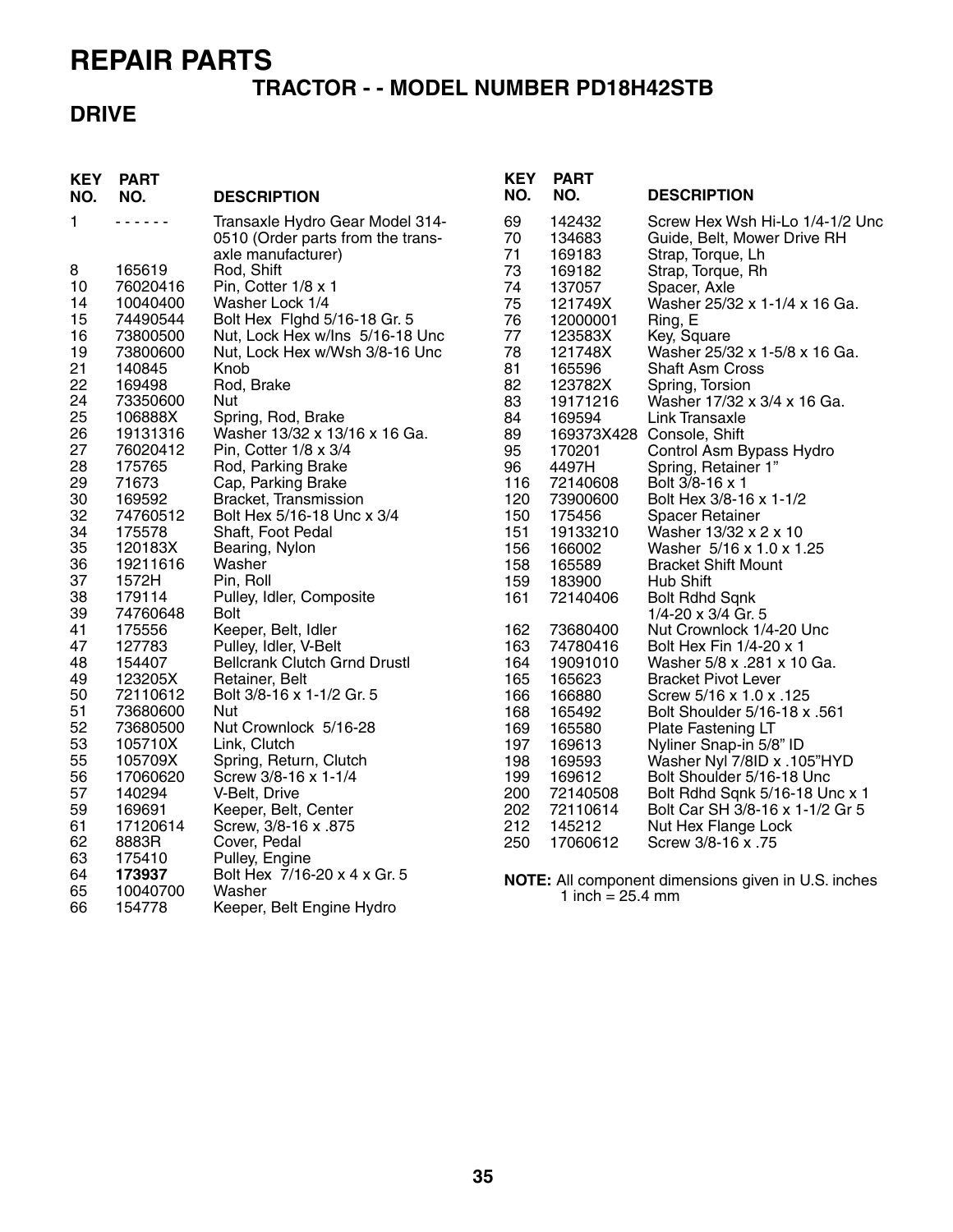**TRACTOR - - MODEL NUMBER PD18H42STB**

**STEERING ASSEMBLY**



steering\_pl.lt\_29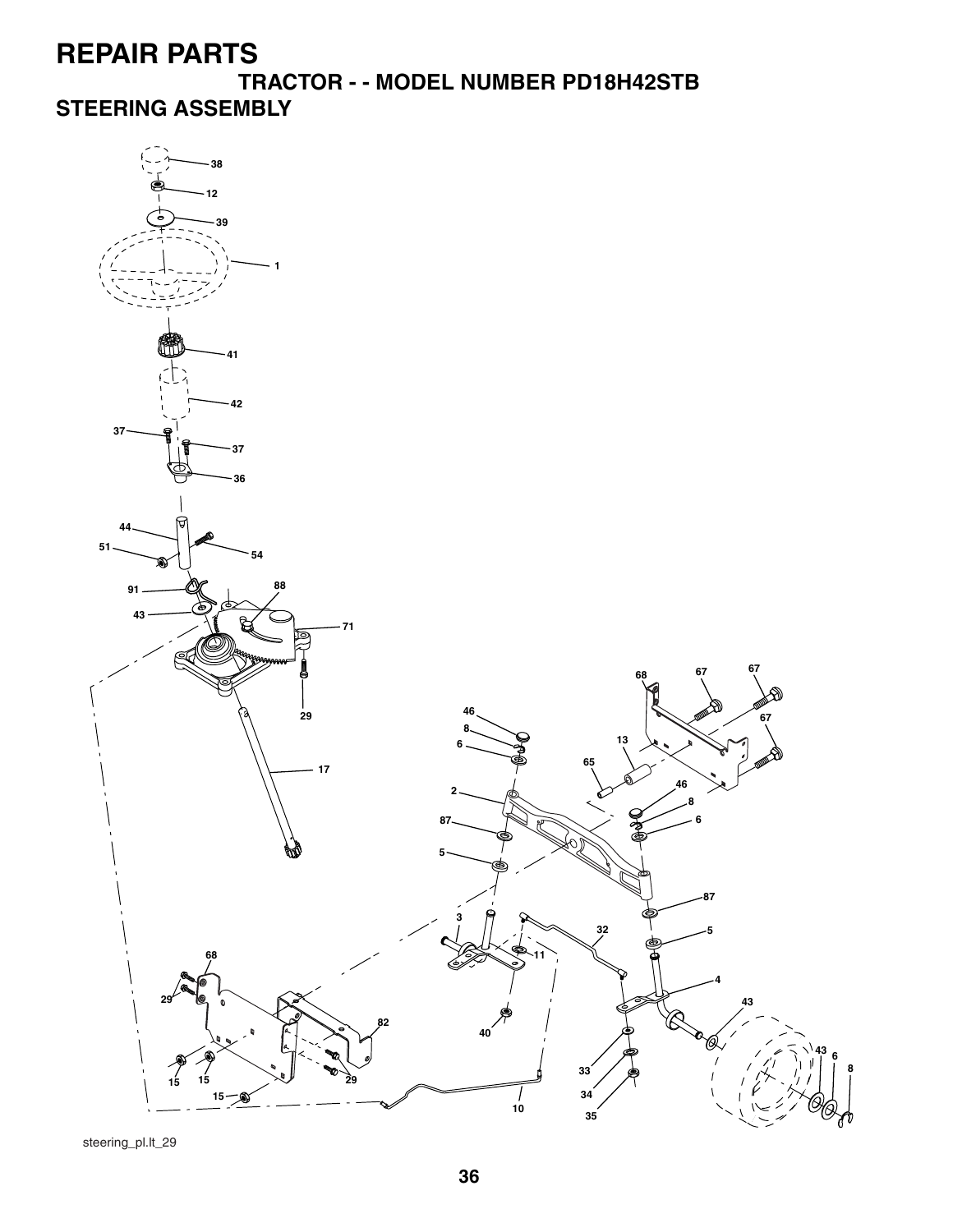#### **TRACTOR - - MODEL NUMBER PD18H42STB**

### **STEERING ASSEMBLY**

| <b>KEY</b><br>NO. | <b>PART</b><br>NO. | <b>DESCRIPTION</b>                |
|-------------------|--------------------|-----------------------------------|
| 1                 | 180656             | <b>Wheel Steering</b>             |
| 2                 | 184706             | <b>Axle Asm Front</b>             |
| 3                 | 169840             | Spindle Asm Lh                    |
| 4                 | 169839             | Spindle Asm Rh                    |
| 5                 | 6266H              | <b>Bearing Race Thrust Harden</b> |
| 6                 | 121748X            | Washer 25/32 x 1 5/8 x 16ga       |
| 8                 | 12000029           | Ring Klip #t5304-75               |
| 10                | 175121             | <b>Link Drag Extended</b>         |
| 11                | 10040600           | Lockwasher                        |
| 12                | 73940800           | Nut Hex Jam Toplock 1/2-20 Unf    |
| 13                | 136518             | <b>Spacer Bearing Axle Front</b>  |
| 15                | 145212             | Hex Flange Lock                   |
| 17                | 180641             | Shaft Asm Strg                    |
| 29                | 17060612           | Screw 3/8-16 x 3/4                |
| 32                | 171888             | <b>Rod Tie</b>                    |
| 33                | 19111216           | Washer 11/32 x 3/4 x 16 Ga.       |
| 34                | 10040500           | Washer lock 5/16                  |
| 35                | 73540500           | Nut Crownlock 5/16-24             |
| 36                | 155099             | Bushing Strg 5/8 Id Dash          |
| 37                | 152927             | Screw TT #10-32 x 5 x 3/8 Flange  |
| 38                | 180657             | Insert Cap Strg                   |
| 39                | 19182411           | Washer 9/16 ID x 1-1/2 OD 11 Gr   |
| 40                | 7810H              | Locknut Center                    |
| 41                | 159945             | <b>Adaptor Wheel Strg</b>         |
| 42                | 145054X428         | <b>Boot Dash Steering</b>         |
| 43                | 121749X            | Washer 25/32 x 1 1/4 x 16 Ga      |
| 44                | 180640             | <b>Extension Steering</b>         |
| 46                | 121232X            | Cap Spindle Fr Top Blk            |
| 51                | 73540400           | Nut Crownlock 1/4-28              |
| 54                | 71130420           | Bolt Hex 1/4-28 Unf x 1-1/4 Gr. 8 |
| 65                | 160367             | <b>Spacer Brace Axle</b>          |
| 67                | 72110618           | Bolt Rdhd Sq 3/8-16 Unc x 2-3/4   |
| 68                | 169827             | <b>Brace Axle</b>                 |
| 71                | 175146             | <b>Steering Asm</b>               |
| 82                | 169835             | <b>Bracket Susp Chassis Front</b> |
| 87                | 173966             | <b>Washer Flat</b>                |
| 88                | 175118             | Bolt Shoulder 7/16-20             |
| 91                | 175553             | <b>Clip Steering</b>              |

**NOTE:** All component dimensions given in U.S. inches 1 inch = 25.4 mm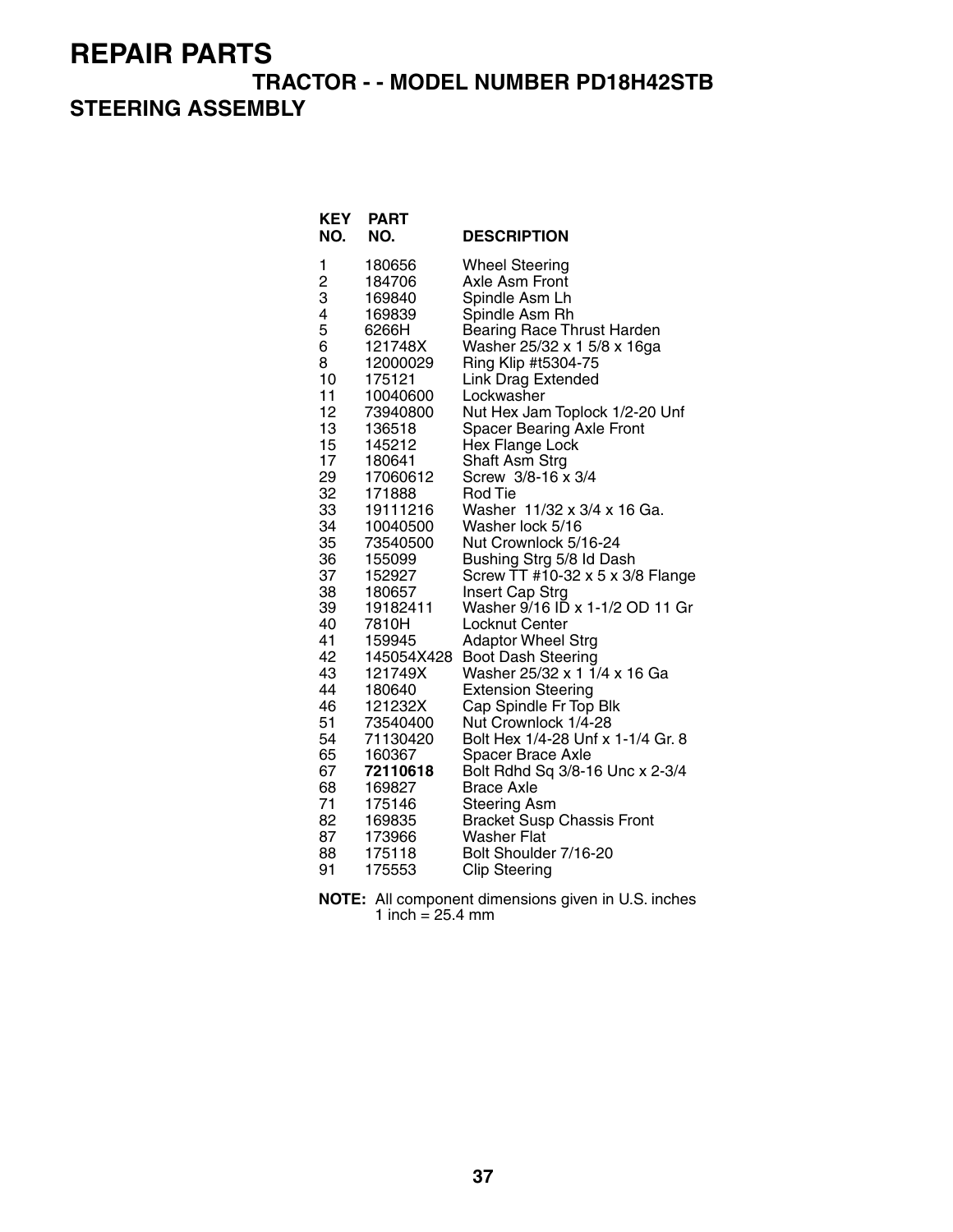**TRACTOR - - MODEL NUMBER PD18H42STB**

**ENGINE**

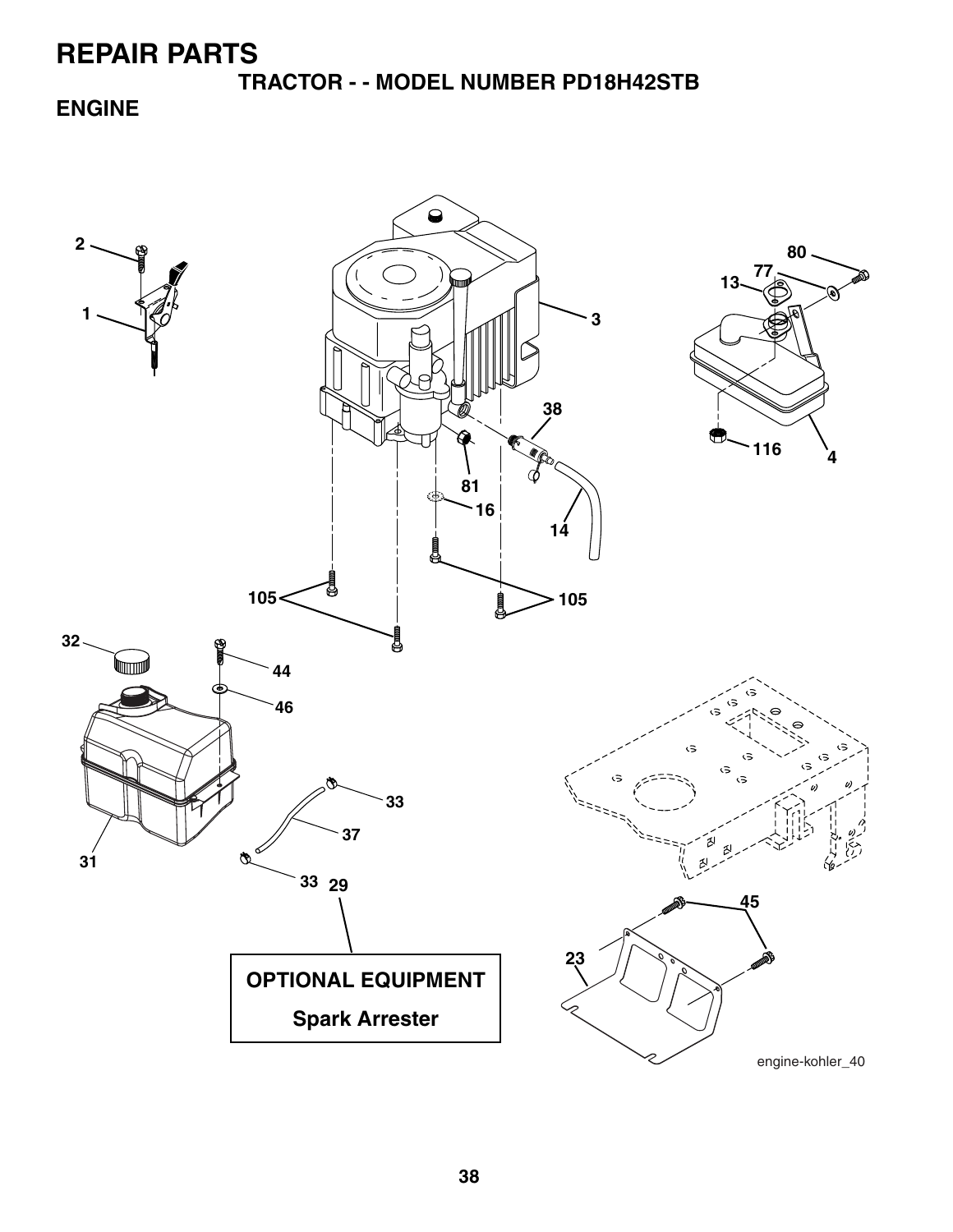#### **TRACTOR - - MODEL NUMBER PD18H42STB**

#### **ENGINE**

| KEY<br>NO. | <b>PART</b><br>NO. | <b>DESCRIPTION</b>                                                |
|------------|--------------------|-------------------------------------------------------------------|
| 1          | 170805             | Control Throt / Ch Flag                                           |
| 2          | 17720408           | Screw Hex Thd Cut 1/4-20 x 1/2                                    |
| 3          |                    | Engine Kohl Model CV492<br>(Order Parts From Engine Manufacturer) |
| 4          | 174667             | <b>Muffler Exhaust</b>                                            |
| 13         | 12-041-03          | Gasket                                                            |
| 14         | 148456             | <b>Tube Drain Oil Easy</b>                                        |
| 16 —       | 11050600           | Washer Lock Ext Tooth 3/8                                         |
| 23         | 169837             | Shield Browning/Debris Guard                                      |
| 29         | 137180             | <b>Arrestor Spark</b>                                             |
| 31         | 185534             | <b>Tank Fuel</b>                                                  |
| 32         | 140527             | Cap Asm Fuel W/sym Vented                                         |
| 33         | 123487X            | Clamp Hose Blk                                                    |
| 37 —       | 137040             | Line Fuel 20"                                                     |
| 38         | 181654             | Plug Drain Oil Easy                                               |
| 44         | 17670412           | Screw Hexwsh Thdrol 1/4-20 x 3/4                                  |
| 45         | 17000612           | Screw Hex Wsh Thdrol 3/8-16                                       |
| 46         | 19091416           | Washer 9/32 x 7/8 x 16ga                                          |
| 77         | 19101216           | Washer 5/16 x 3/4 x 16 Ga.                                        |
|            | 80 74760508        | Bolt Hex Hd 5/16-18 Unc x 1/2                                     |
|            | 81 73510400        | Nut Keps Hex 1/4-20 Unc                                           |
| 105        | 17120616           | Screw 3/8-16 x 1                                                  |
| 116        | 184362             | Nut Hex Flange Toplock M8-1.25                                    |

| <b>NOTE:</b> All component dimensions given in U.S. inches |
|------------------------------------------------------------|
| 1 inch = $25.4 \text{ mm}$                                 |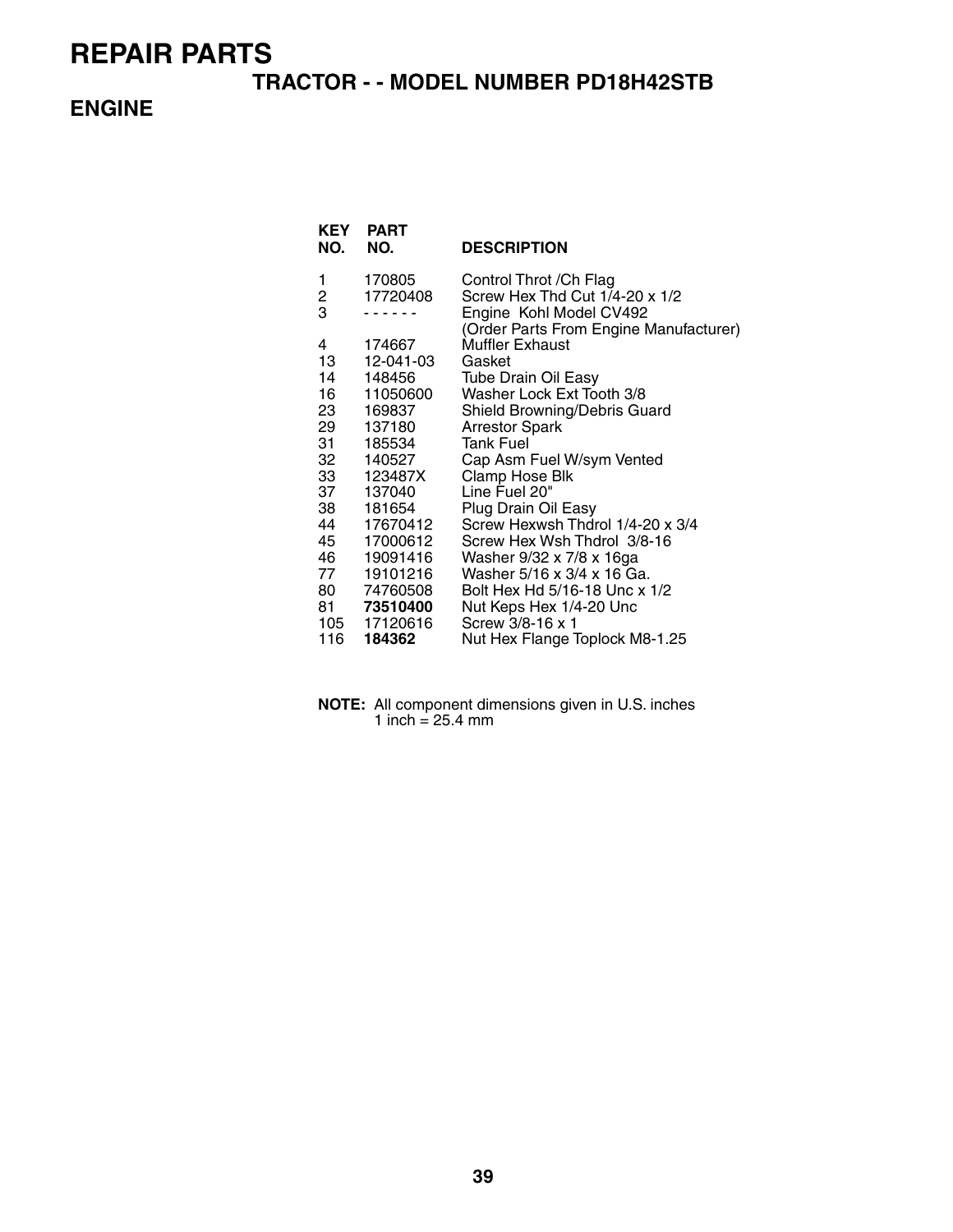**TRACTOR - - MODEL NUMBER PD18H42STB**

### **SEAT ASSEMBLY**



seat\_lt.knob\_1

| NO. NO. | <b>KEY PART</b> | <b>DESCRIPTION</b> |
|---------|-----------------|--------------------|
|         | 171683          | ادە؟               |

|    | 171683   | Seat                               | 13 | 121248X            | Bushing Snap Blk Nyl 50 ld                                 |
|----|----------|------------------------------------|----|--------------------|------------------------------------------------------------|
| 2  | 140551   | Bracket Pnt Pivot Seat (blk)       | 14 | 72050412           | Bolt Rdhd Sht Nk 1/4-20 x 1-1/2                            |
| 3  | 71110616 | <b>Bolt</b>                        | 15 | 134300             | Spacer Split 28 x 96 Yel Zinc                              |
| 4  | 19131610 | Washer 13/32 x 1 x 10 Ga           | 16 | 121250X            | Spring Cprsn 1 27 Blk Pnt                                  |
| 5  | 145006   | Clip Push-In Hinged                | 17 | 123976X            | Nut Lock 1/4 Lge Flg Gr 5 Zinc                             |
| 6  | 73800600 | Nut                                | 21 | 171852             | Bolt Shoulder 5/16-18 Unc Blkz-2A                          |
| 7  | 124181X  | Spring Seat Cprsn 2 250 Blk Zi     | 22 | 73800500           | . Nut                                                      |
| 8  | 17000616 | Screw 3/8-16 x 1.5                 | 23 | 71110814           | <b>Bolt Hex Black</b>                                      |
| 9  | 19131614 | Washer 13/32 x 1 x 14 Ga           | 24 | 19171912           | Washer 17/32 x 1-3/16 x 12 Ga                              |
| 10 | 182493   | Pan Pnt Seat (blk)                 | 25 | 127018X            | Bolt Shoulder 5/16-18 x 62                                 |
| 11 | 166369   | Knob                               |    |                    | <b>NOTE:</b> All component dimensions given in U.S. inches |
| 12 | 121246X  | <b>Bracket Pnt Mounting Switch</b> |    | 1 inch = $25.4$ mm |                                                            |

| KEY<br>NO.                                                                               | PART<br>NO. | <b>DESCRIPTION</b>                |  |
|------------------------------------------------------------------------------------------|-------------|-----------------------------------|--|
| 13                                                                                       | 121248X     | Bushing Snap Blk Nyl 50 ld        |  |
| 14                                                                                       | 72050412    | Bolt Rdhd Sht Nk 1/4-20 x 1-1/2   |  |
| 15                                                                                       | 134300      | Spacer Split 28 x 96 Yel Zinc     |  |
| 16                                                                                       | 121250X     | Spring Cprsn 1 27 Blk Pnt         |  |
| 17                                                                                       | 123976X     | Nut Lock 1/4 Lge Flg Gr 5 Zinc    |  |
| 21                                                                                       | 171852      | Bolt Shoulder 5/16-18 Unc Blkz-2A |  |
| 22                                                                                       | 73800500    | Nut                               |  |
| 23                                                                                       | 71110814    | <b>Bolt Hex Black</b>             |  |
| 24                                                                                       | 19171912    | Washer 17/32 x 1-3/16 x 12 Ga     |  |
| 25                                                                                       | 127018X     | Bolt Shoulder 5/16-18 x 62        |  |
| <b>NOTE:</b> All component dimensions given in U.S. inches<br>1 inch = $25.4 \text{ mm}$ |             |                                   |  |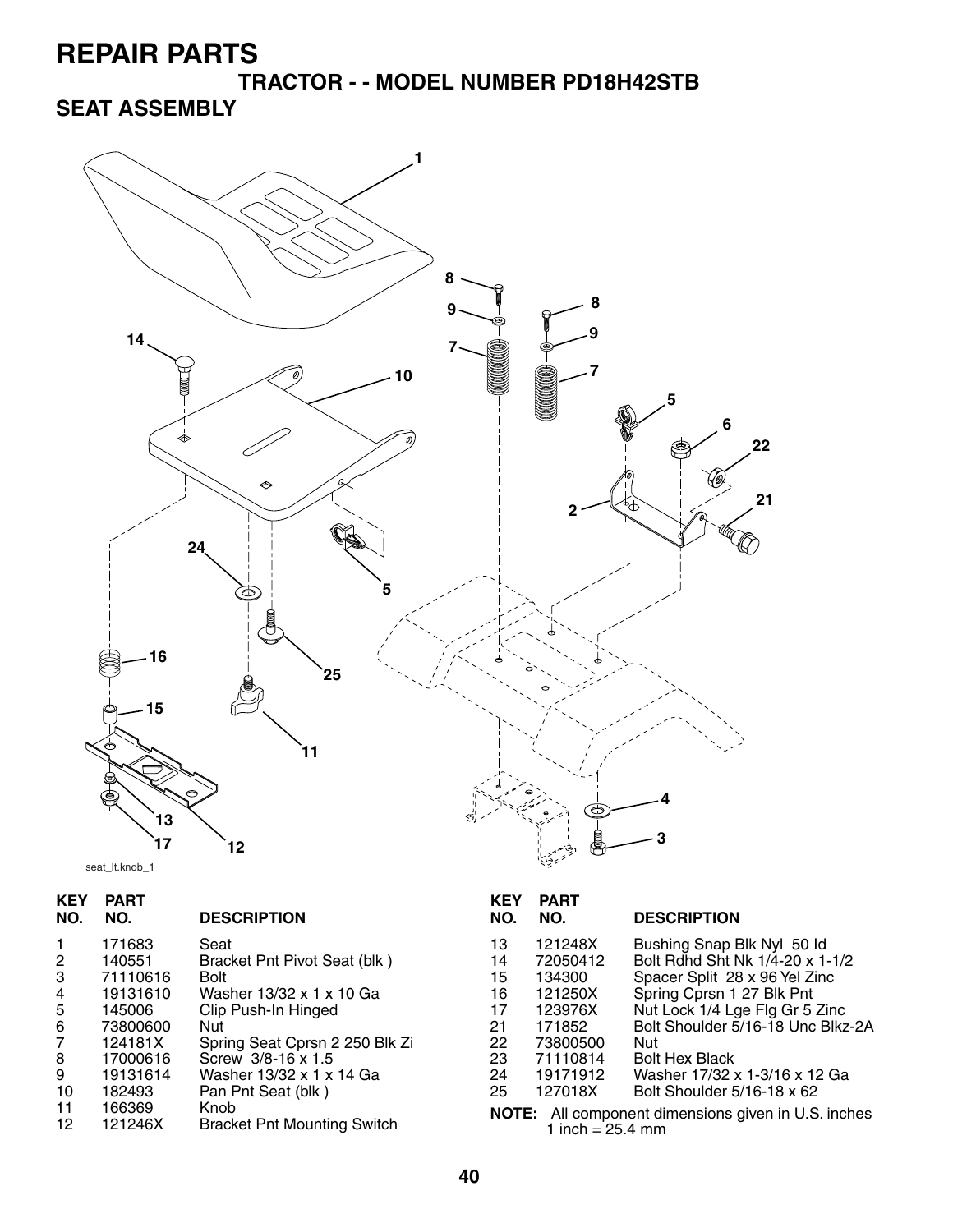#### **TRACTOR - - MODEL NUMBER PD18H42STB**

#### **DECALS**





| REY<br>NO. | PARI<br>NO. | <b>DESCRIPTION</b>                   |
|------------|-------------|--------------------------------------|
| 1          | 59192       | Cap Valve Tire                       |
| 2          | 65139       | Stem Valve                           |
| 3          | 170455      | Tire F Ts $15 \times 60 - 6$ Service |
| 4          | 59904       | Tube Front (Service Item Only)       |
| 5          |             | 106732X421 Rim Asm 6"front Service   |
| 6          | 278H        | Fitting Grease (Front Wheel Only)    |
| 7          | 9040H       | Bearing Flange (Front Wheel Only)    |
| 8          | 106108X421  | Rim Asm 8"rear Service               |
| 9          | 170456      | Tire R Ts 20 x 10.00-8 C Service     |
| 10         | 7152J       | Tube Rear (Service Item Only)        |
| 11         | 104757X421  | Cap Axle Blk 1 50 x 1 00             |
|            | 144334      | Sealant, Tire (10 oz. Tube)          |
|            |             |                                      |

**NOTE:** All component dimensions given in U.S. inches 1 inch =  $25.4 \text{ mm}$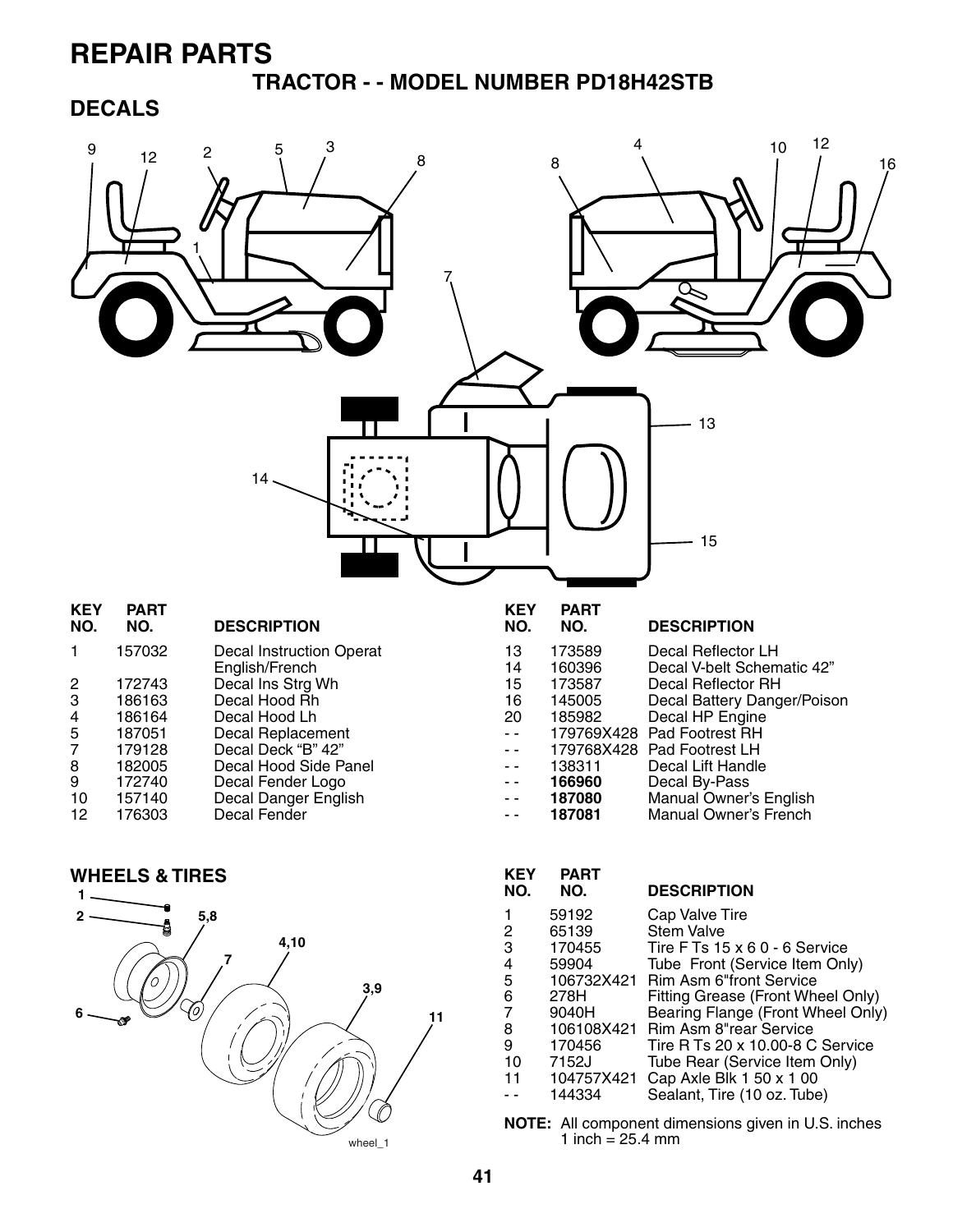**TRACTOR - - MODEL NUMBER PD18H42STB MOWER LIFT**



lift-rh.1pc.stlt\_12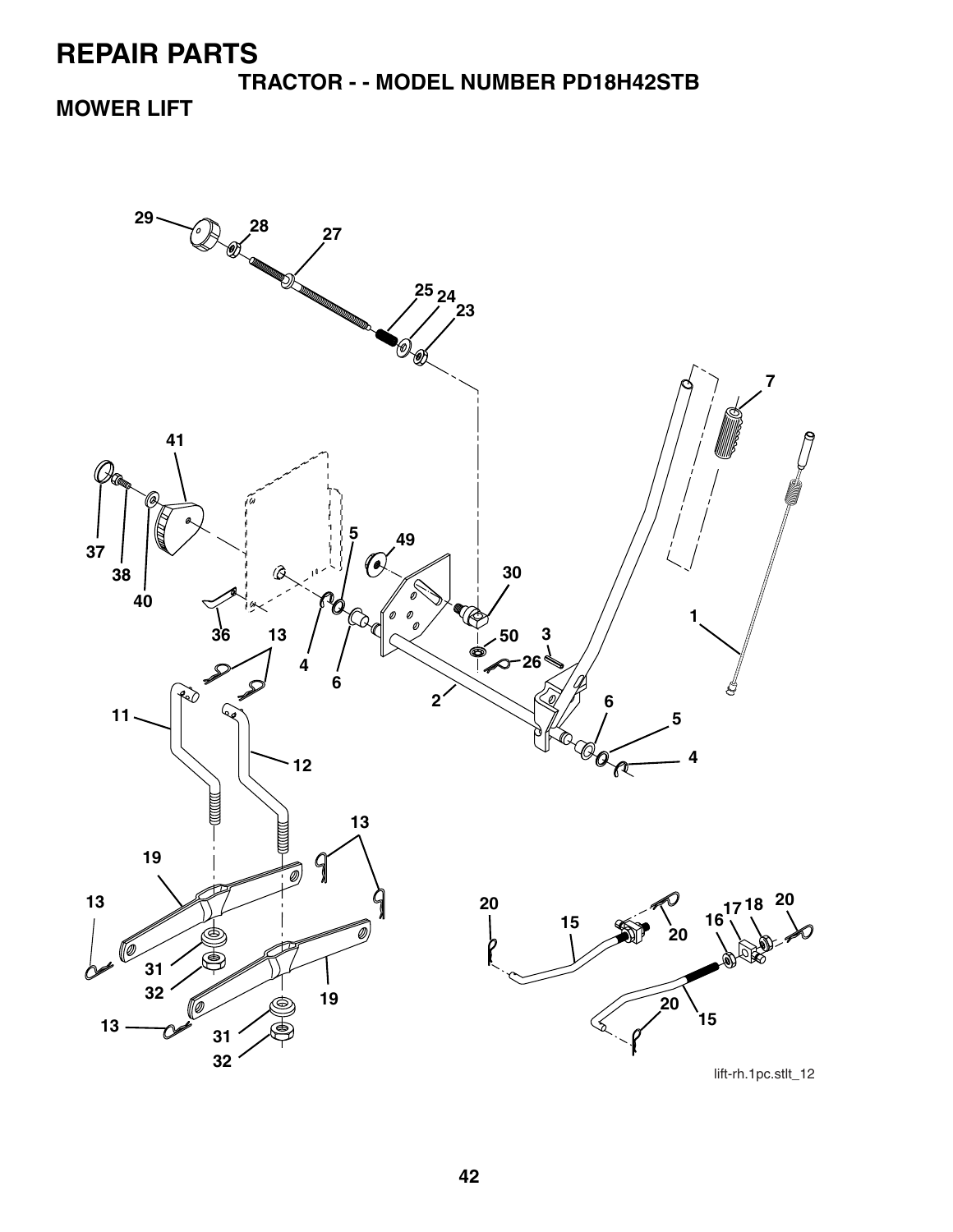#### **TRACTOR - - MODEL NUMBER PD18H42STB**

#### **MOWER LIFT**

| <b>KEY</b><br>NO. | <b>PART</b><br>NO.   | <b>DESCRIPTION</b>                                     |
|-------------------|----------------------|--------------------------------------------------------|
| 1                 | 184432               | Plunger Asm.                                           |
| 2                 | 159476               | <b>Shaft Asm Lift</b>                                  |
| 3                 | 178981               | Pin Groove                                             |
| 4                 | 12000002<br>19211621 | E Ring #5133-62<br>Washer 21/32 x 1 x 21 Ga.           |
| 5<br>6            | 120183X              | <b>Bearing Nylon</b>                                   |
| $\overline{7}$    | 175830               | <b>Grip Handle</b>                                     |
| 11                | 139865               | Link Lift Lh                                           |
| 12                | 139866               | Link Lift Rh                                           |
| 13                | 4939M                | <b>Retainer Spring</b>                                 |
| 15                | 173288               | Link Front                                             |
| 16                | 73350800             | Nut Jam Hex 1/2-13 Unc                                 |
| 17                | 175689               | <b>Trunnion Blk Zinc</b>                               |
| 18                | 73800800             | Nut Lock w/Wsh 1/2-13 Unc                              |
| 19                | 139868               | Arm Suspension Rear                                    |
| 20                | 163552               | <b>Retainer Spring</b>                                 |
| 23<br>24          | 110807X<br>19131016  | <b>Nut Special</b><br>Washer 13/32 x 5/8 x 16 Ga.      |
| 25                | 2876H                | Spring                                                 |
| 26                | 169484               | <b>Retainer Clip</b>                                   |
| 27                | 126971X              | Rod Adj. Lift                                          |
| 28                | 73350600             | Nut Hex Jam 3/8-16 Unc                                 |
| 29                | 138057               | Knob                                                   |
| 30                | 150233               | Trunnion Infin. Height                                 |
| 31                | 169865               | <b>Bearing Pvt Lift</b>                                |
| 32                | 73540600             | Nut Crownlock 3/8-24                                   |
| 36                | 155097               | Pointer Height Indicator                               |
| 37                | 123935X              | Plug Hole                                              |
| 38                | 17060516             | Screw 5/16-18 x 1                                      |
| 40<br>41          | 19112410<br>155098   | Washer 11/32 x 1-1/2 10 Ga.<br><b>Indicator Height</b> |
| 49                | 145212               | Nut Hex Flange Lock                                    |
| 50                | 110452X              | Nut Push                                               |

**NOTE:** All component dimensions given in U.S. inches 1 inch = 25.4 mm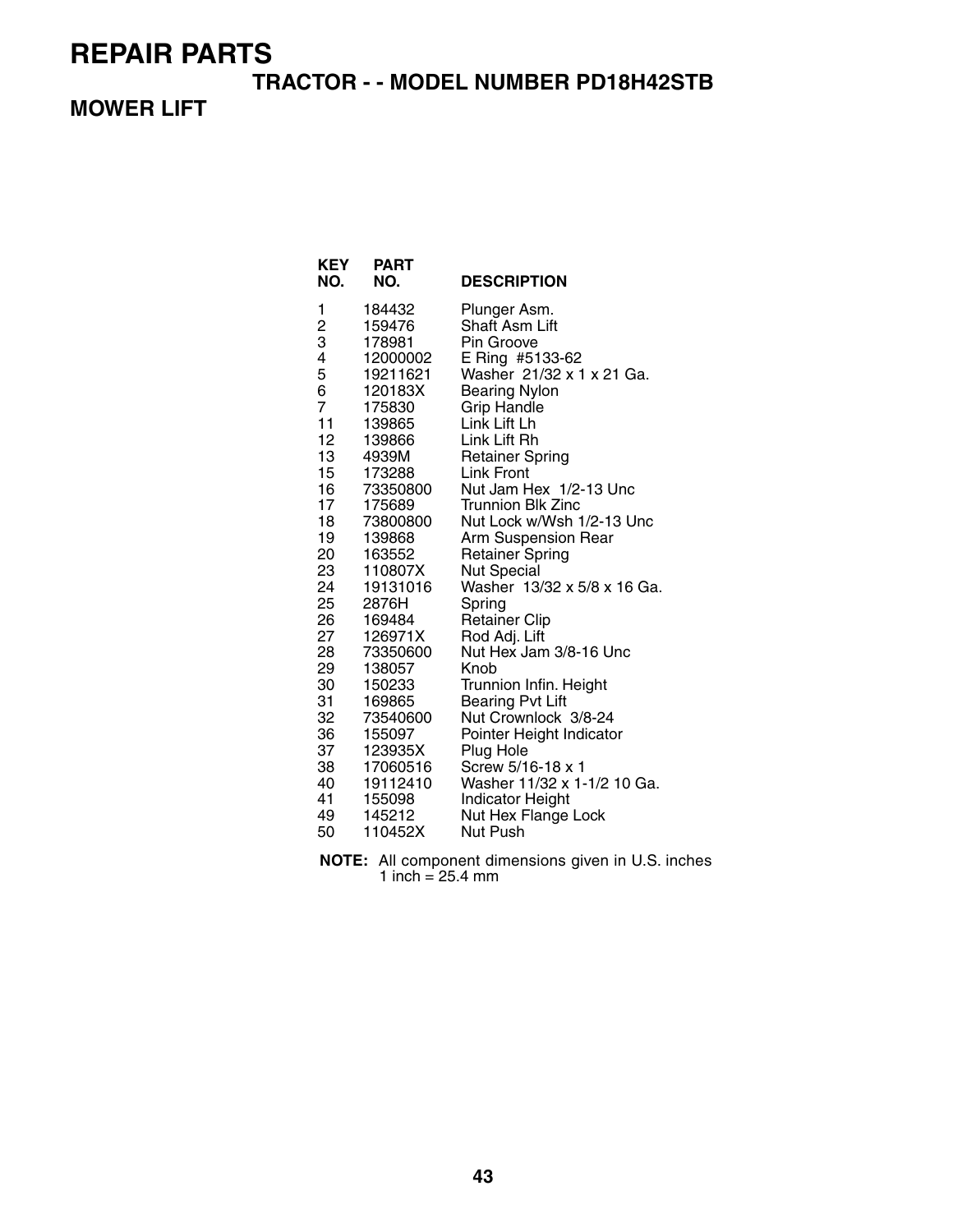**TRACTOR - - MODEL NUMBER PD18H42STB**

### **MOWER DECK**